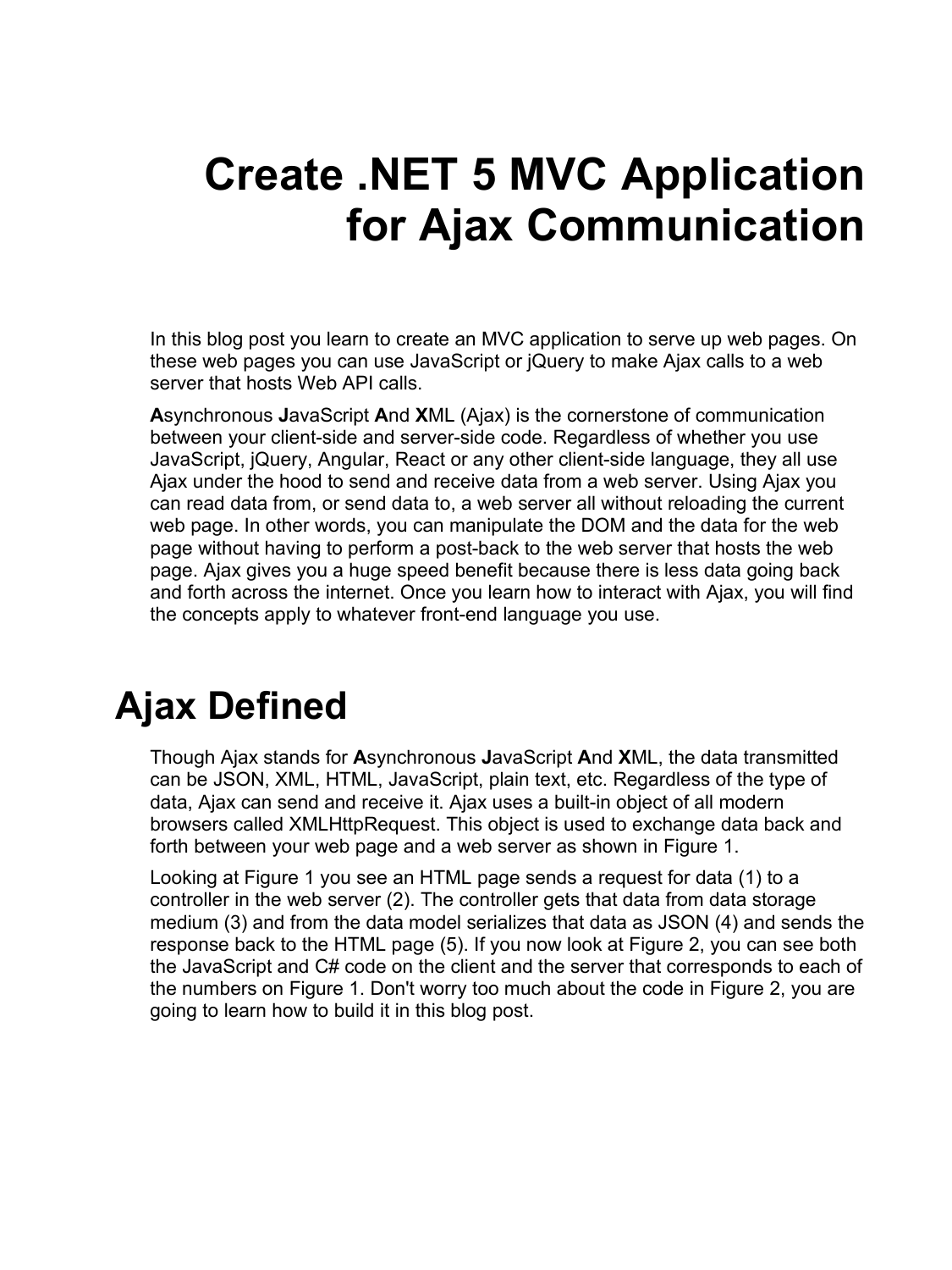

<span id="page-1-0"></span>Figure 1: Ajax sends a request for data to a web server and receives data back, all without having to post the entire web page back and forth.



<span id="page-1-1"></span>Figure 2: The code on the left shows the JavaScript on the web page and the code on the bottom right show the C# code on the Web API server.

#### **Methods of Communication**

While the XMLHttpRequest object is the basis for all Ajax calls, there are actually a few different ways you can utilize this object. [Table 1](#page-2-0) provides a list of the most common methods in use today.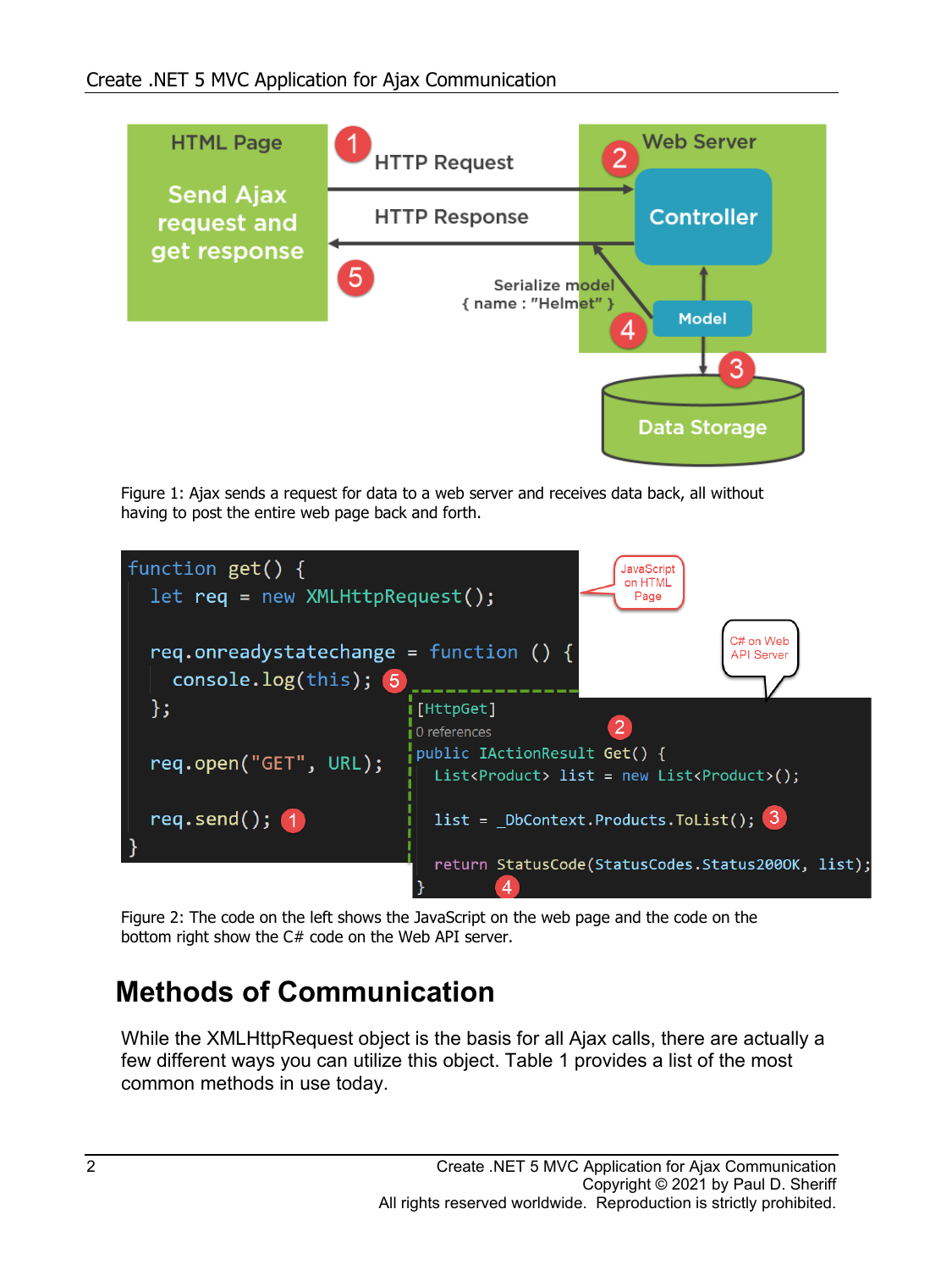| <b>Technology</b>                                             | <b>Description</b>                                                                                                                                                                                                             |
|---------------------------------------------------------------|--------------------------------------------------------------------------------------------------------------------------------------------------------------------------------------------------------------------------------|
| <b>JavaScript</b><br><b>XMLHttpRequest</b><br>using Callbacks | This is the most primitive method of Ajax communication.                                                                                                                                                                       |
| <b>JavaScript</b><br>XMLHttpRequest<br>with Promises          | You can build your own wrapper around the callbacks and return a Promise.                                                                                                                                                      |
| Fetch API                                                     | Most modern browsers support this Promise-based API for Ajax<br>communication.                                                                                                                                                 |
| jQuery using<br><b>Callbacks</b>                              | Prior to jQuery 1.5, you used callbacks to respond to Ajax events returned<br>by the underlying XMLHttpRequest object.                                                                                                         |
| jQuery using<br>Promises                                      | From jQuery 1.5 onwards the jQuery team put a Promise-based wrapper<br>around the XMLHttpRequest object so you can use a more streamlined<br>approach to Ajax queries.                                                         |
| jQuery Ajax<br>Shorthand<br><b>Functions</b>                  | There are several shorthand functions such as $\frac{1}{2}$ , $\frac{1}{2}$ , $\frac{1}{2}$ , $\frac{1}{2}$ , $\frac{1}{2}$ that allow<br>you to shorten the syntax for making GET and POST requests of the Web<br>API server. |

<span id="page-2-0"></span>Table 1: There are several methods you may use to communicate from a web page to a Web API server.

If you are unfamiliar with the terms callbacks and promises, the two sections that follow provide you with a definition and some links on the web to learn more about each.

### **Callbacks**

A **callback** is the object reference (the name) of a function that is passed to another function. That function can then determine if, and when, to invoke (callback) that function. It may call that function after some variable changes state, or maybe after some task is perform. For a nice definition and an example of a callback, check out this blog post: [https://www.freecodecamp.org/news/javascript-callback-functions](https://www.freecodecamp.org/news/javascript-callback-functions-what-are-callbacks-in-js-and-how-to-use-them/)[what-are-callbacks-in-js-and-how-to-use-them.](https://www.freecodecamp.org/news/javascript-callback-functions-what-are-callbacks-in-js-and-how-to-use-them/)

#### **Promises**

A **promise** is the result of the completion of an asynchronous operation. The operation may succeed, fail, or be cancelled. Whatever the result, the promise allows us access to the result and any data returned by the operation. For more information see this post: [https://developer.mozilla.org/en-](https://developer.mozilla.org/en-US/docs/Web/JavaScript/Reference/Global_Objects/Promise)[US/docs/Web/JavaScript/Reference/Global\\_Objects/Promise.](https://developer.mozilla.org/en-US/docs/Web/JavaScript/Reference/Global_Objects/Promise) Another great blog post compares callbacks and promises: [https://itnext.io/javascript-promises-vs-rxjs](https://itnext.io/javascript-promises-vs-rxjs-observables-de5309583ca2)[observables-de5309583ca2.](https://itnext.io/javascript-promises-vs-rxjs-observables-de5309583ca2)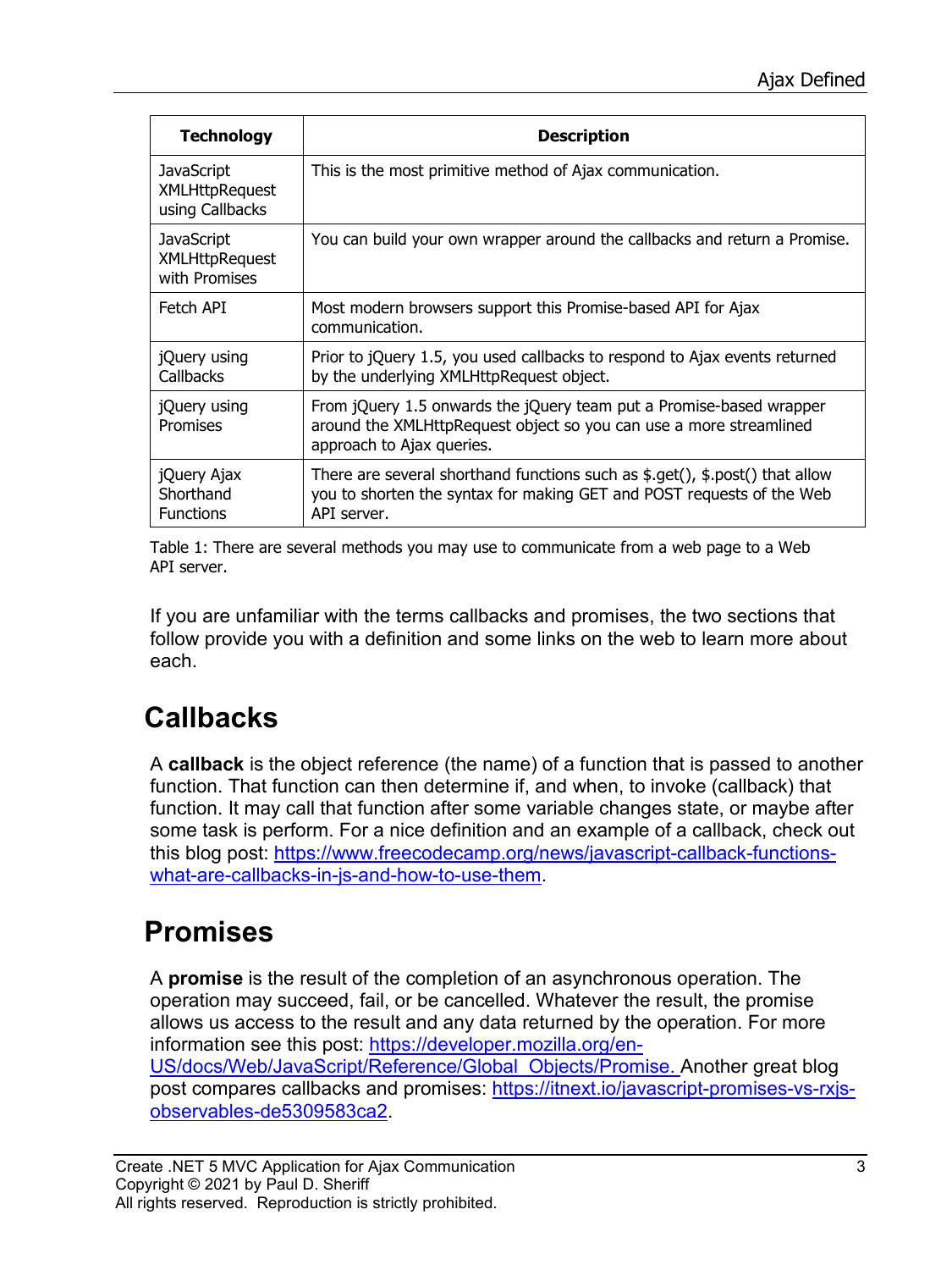# **Tools You Need**

It is recommended you follow along step-by-step with this blog post to build a .NET MVC application to serve up HTML and run your JavaScript and jQuery. For this blog post I am going to use the following technologies.

- Visual Studio Code v1.52.1 or higher
- .NET v5.x or higher
- JavaScript ECMAScript 2015 or higher

If you wish to follow along, download these tools, and install on your computer. At the time of the writing of this blog post, these tools can be retrieved from the following locations.

- VS Code code.visualstudio.com
- .NET 5 dotnet.microsoft.com/download

#### **The Web API Application**

To communicate with a Web API server, you need to get the sample code from my previous blog post entitled "Create CRUD Web API in .NET 5" which you can find at [https://www.pdsa.com/blog.](https://www.pdsa.com/blog)

## **Create a .NET MVC Application**

To make calls using Ajax from a web page to a Web API server, you need to run the HTML pages from their own web server. There are several web servers you can use, I am going to use .NET MVC. Create this project by opening VS Code and selecting **Terminal | New Terminal...** from the menu. Click into the terminal window and navigate to a folder where you normally create your development projects. On my machine I am going to use the \Samples folder on my D drive. Run the following commands one at a time in the terminal (substituting your project folder for the first command).

```
CD D:\Samples
dotnet new mvc -n AjaxSample
```
Load the AjaxSample folder in VS Code and wait a few seconds until you see a prompt at the bottom right of your screen asking to add some assets to the project as shown in [Figure 3.](#page-4-0) Answer "Yes" to the prompt to add Required Assets.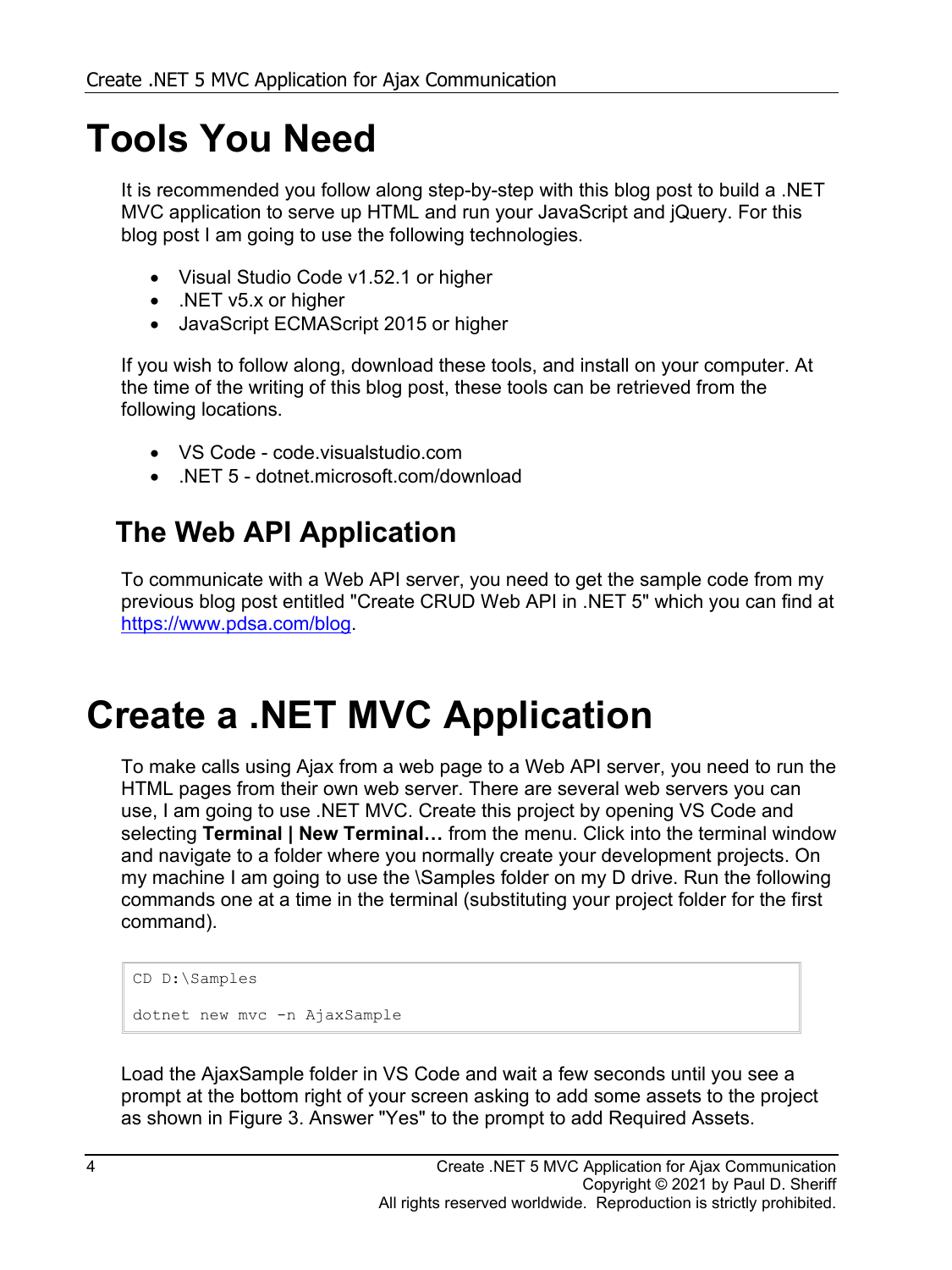

Figure 3: Answer yes when prompted to add required assets.

<span id="page-4-0"></span>Open the **\Views\Home\Index.cshtml** file and make the file look like the code shown in [Listing 1.](#page-4-1) You are going to add more HTML to this file later, but this small set of HTML provides us with a good starting point.

```
@{
    ViewData["Title"] = "Ajax Samples";
}
<h1>Ajax Samples</h1>
<p>Bring up console window</p>
<button type="button" onclick="get();">Get Products</button>
@section Scripts {
    <script>
      'use strict';
      const URL = "/resources/products.json";
       //const URL = "http://localhost:5000/api/product";
       function get() {
       }
     </script>
}
```
<span id="page-4-1"></span>Listing 1: Add code in the cshtml file to run your web project.

#### **Add a Resources Folder**

To start illustrating how to use Ajax, you are going to read data from a .json file stored in the web server. Create a folder under the **AjaxSample\wwwroot** folder named **\resources**. Add a new file named **products.json**. Add the data shown in [Listing 2](#page-5-0) into this new file.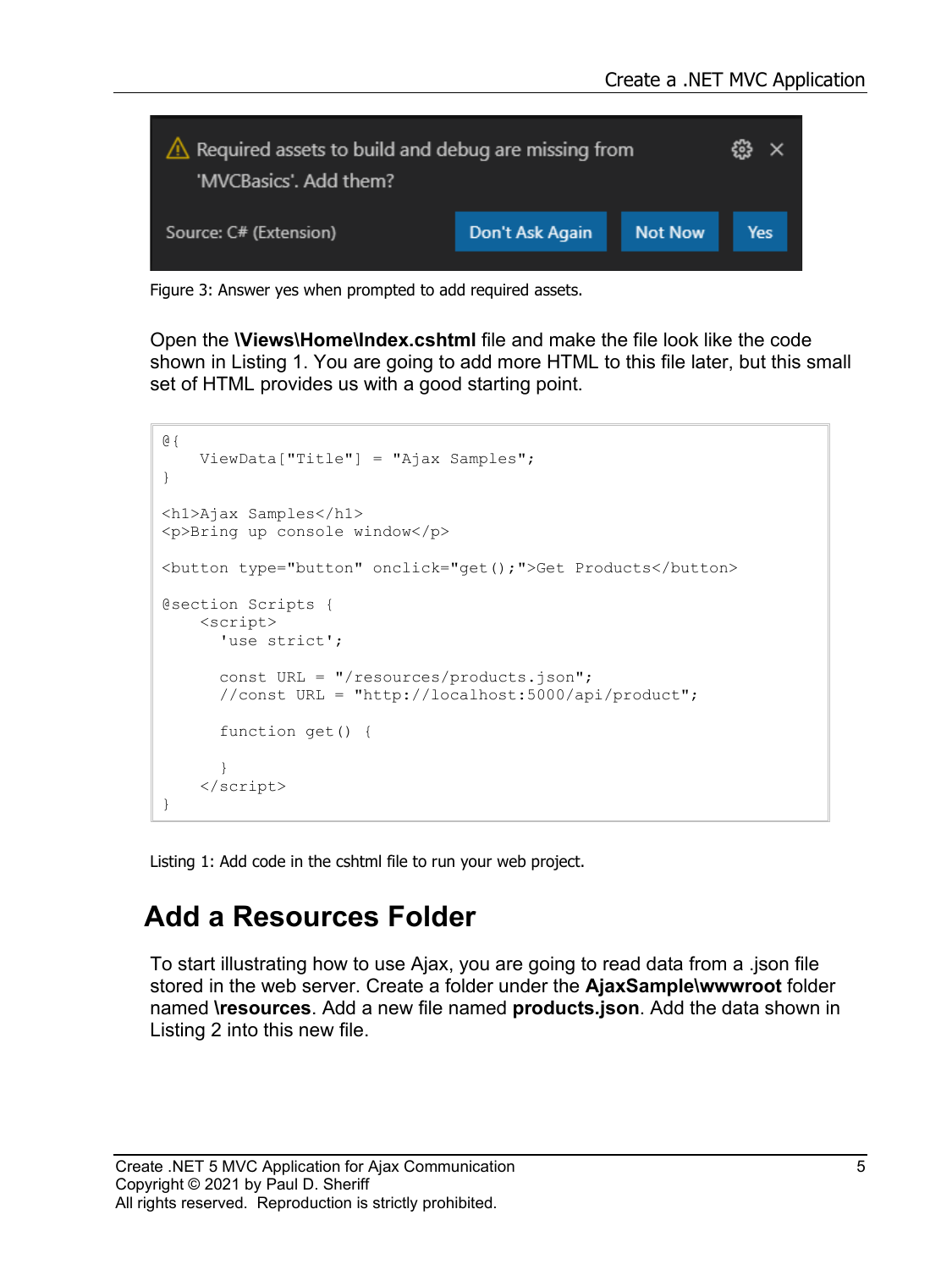```
\lceil {
     "productID": 680,
     "name": "HL Road Frame - Black, 58",
     "productNumber": "FR-R92B-58",
     "color": "Black",
     "standardCost": 1059.31,
     "listPrice": 1431.50
   },
   {
     "productID": 707,
     "name": "Sport-100 Helmet, Red",
     "productNumber": "HL-U509-R",
     "color": "Red",
     "standardCost": 13.08,
     "listPrice": 34.99
   },
   {
     "productID": 709,
     "name": "Mountain Bike Socks, M",
     "productNumber": "SO-B909-M",
     "color": "White",
     "standardCost": 3.3963,
     "listPrice": 9.50
   },
   {
     "productID": 709,
     "name": "Mountain Bike Socks, M",
     "productNumber": "SO-B909-M",
     "color": "White",
     "standardCost": 3.3963,
     "listPrice": 9.50
   },
   {
     "productID": 712,
    "name": "AWC Logo Cap",
     "productNumber": "CA-1098",
     "color": "Multi",
     "standardCost": 6.9223,
     "listPrice": 8.99
   },
   {
     "productID": 821,
     "name": "Touring Front Wheel",
     "productNumber": "FW-T905",
     "color": "Black",
     "standardCost": 96.7964,
     "listPrice": 218.01
   }
```
<span id="page-5-0"></span>Listing 2: A JSON array of product objects

]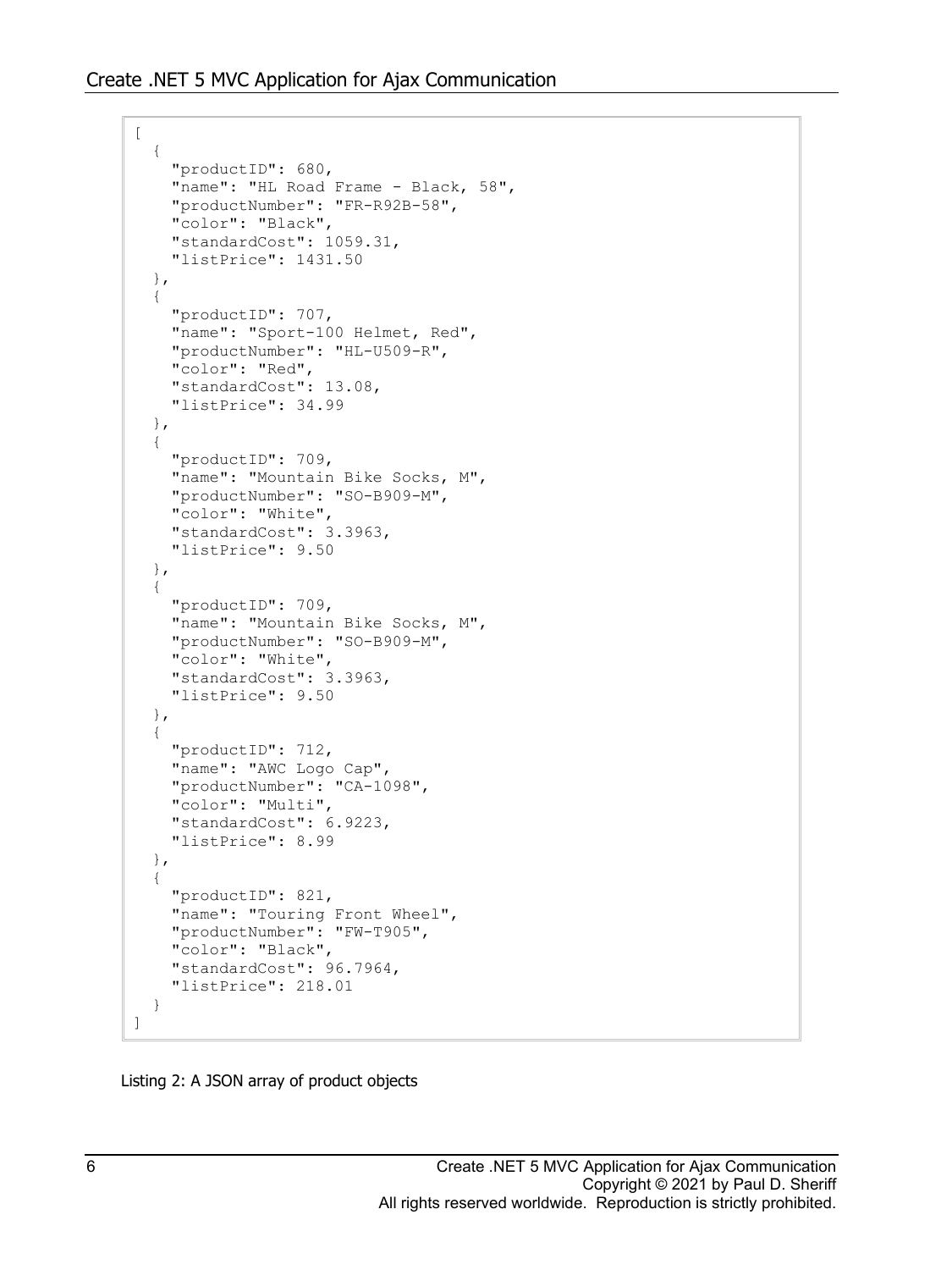#### **Change the Port Number**

Open the **launchSettings.json** file located under the \Properties folder and modify the *applicationUrl* property under the "AjaxSample" property as shown in bold below. Since you are going to be using a Web API server that is running on a different port, and thus a different domain, Cross-Origin Resource Sharing (CORS) needs to have a specific URL that we can whitelist. Change the URL to use port number 3000. Later when you create your Web API server, you are going to use this domain address with CORS to allow calls to travel from one domain to another.

```
"AjaxSample": {
  "commandName": "Project",
   "dotnetRunMessages": "true",
  "launchBrowser": true,
  "applicationUrl": "http://localhost:3000",
  "environmentVariables": {
  "ASPNETCORE_ENVIRONMENT": "Development"
}
```
### **Try it Out**

Run this MVC application and you should see a screen that looks like [Figure 4.](#page-8-0)

# **Using XMLHttpRequest**

As mentioned earlier in this blog post, the most fundamental building block of Ajax is the XMLHttpRequest object. Let's now use this object to retrieve the products in the \resources\projects.json file in your web server. Open the **index.cshtml** file and modify the empty get() function to look like the following code.

```
function get() {
 let req = new XMLHttpRequest();
  req.onreadystatechange = function () {
    console.log(this);
   };
  req.open("GET", URL);
  req.send();
}
```
The code above creates an instance of the XMLHttpRequest object that is built-in to your browser. It assigns a function to the **onreadystatechange** event that fires as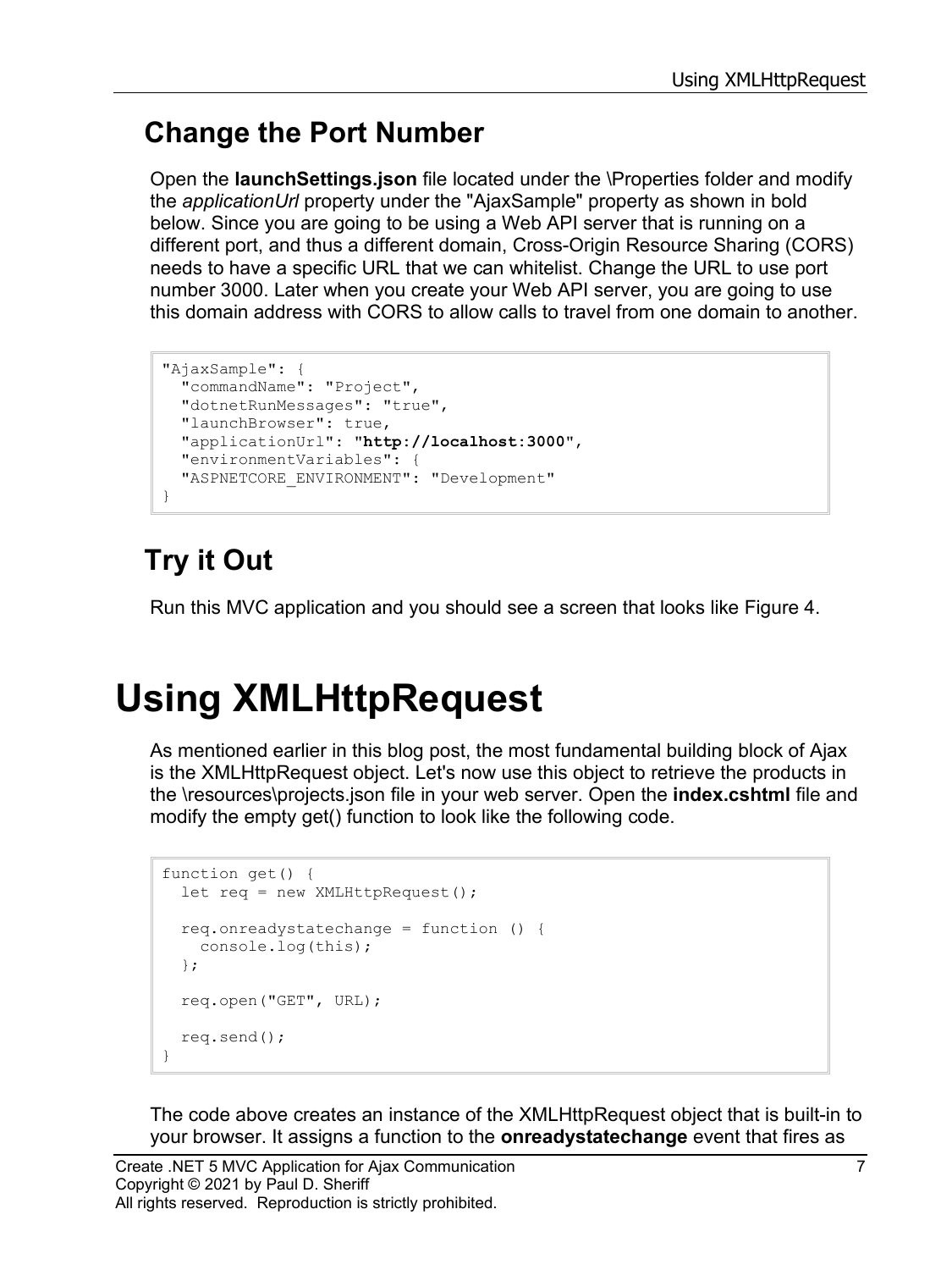the XMLHttpRequest object performs various operations and reports on the different states in the *readyState* property. The next line of code opens the XMLHttpRequest object and tells it the type of request it is performing and the URL on which to send the type of request. In this case you are performing a GET on the URL pointing to the /resources/products.json file. The final line of code; req.send(), sends an asynchronous request to the web server to retrieve the products.json file.

### **Try it Out**

Save the index.cshtml file and restart the debugger. Open the Developer Tools console window in your browser (typically the F12 key). Click on the Get Products button and you should see something that like [Figure 4.](#page-8-0) Depending on the browser you use, the console window may look slightly different.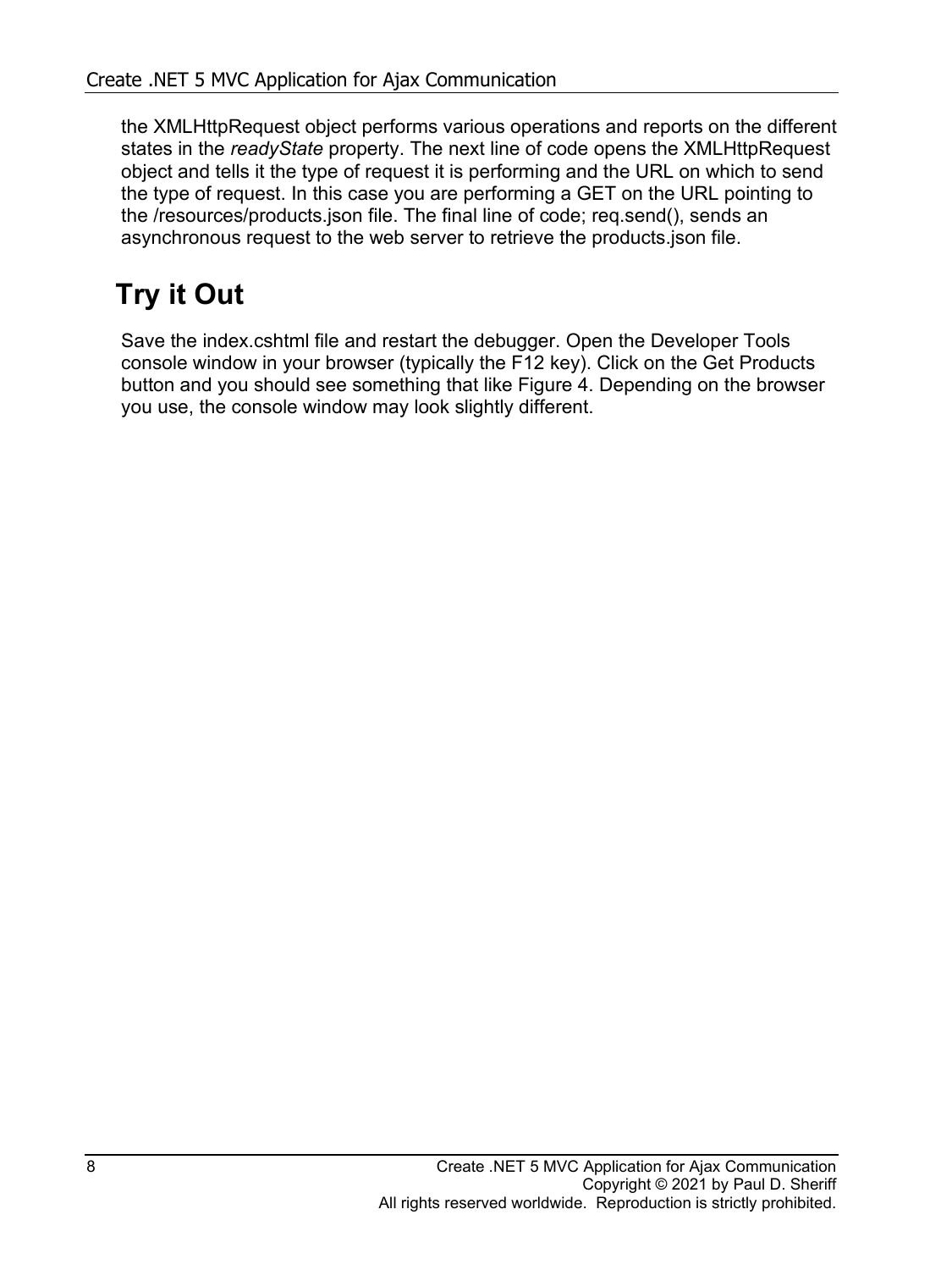| Ajax Samples<br>$\ddot{}$<br>×                                                                                                                                       |   | $\Box$ | × |  |  |  |  |  |  |
|----------------------------------------------------------------------------------------------------------------------------------------------------------------------|---|--------|---|--|--|--|--|--|--|
| $^{\circledR}$<br>10 localhost:3000<br>G<br>$\mathsf{m}$<br>☆                                                                                                        | ⊕ |        |   |  |  |  |  |  |  |
| <b>Ajax Samples</b>                                                                                                                                                  |   |        |   |  |  |  |  |  |  |
| Bring up console window                                                                                                                                              |   |        |   |  |  |  |  |  |  |
| <b>Get Products</b>                                                                                                                                                  |   |        |   |  |  |  |  |  |  |
| Elements Console Sources >><br>Lvi                                                                                                                                   |   |        |   |  |  |  |  |  |  |
| $\blacktriangledown$   Filter Default lev<br>$\mathbb{R}$<br>- 0<br>top                                                                                              |   |        |   |  |  |  |  |  |  |
| XMLHttpRequest {readyState: 1, timeout: 0, withCr<br>▶edentials: false, upload: XMLHttpRequestUpload, o<br>nreadystatechange: $f, $ }                                |   |        |   |  |  |  |  |  |  |
| <u>(index):27</u><br>XMLHttpRequest {readyState: 2, timeout: 0, withCr<br>▶edentials: false, upload: XMLHttpRequestUpload, o<br>nreadystatechange: $f, $ }           |   |        |   |  |  |  |  |  |  |
| <u>(index):27</u><br>XMLHttpRequest {readyState: 3, timeout: 0, withCr<br>edentials: false, upload: XMLHttpRequestUpload, o<br>nreadystatechange: $f$ , }            |   |        |   |  |  |  |  |  |  |
| <u>(index):27</u><br>$XMLHt$ tpRequest {readyState: 4, timeout: $\theta$ , withCr<br>edentials: false, upload: XMLHttpRequestUpload, o<br>nreadystatechange: $f$ , } |   |        |   |  |  |  |  |  |  |
|                                                                                                                                                                      |   |        |   |  |  |  |  |  |  |

<span id="page-8-0"></span>Figure 4: Bring up the Developer Tools on your browser to see the results of your JavaScript.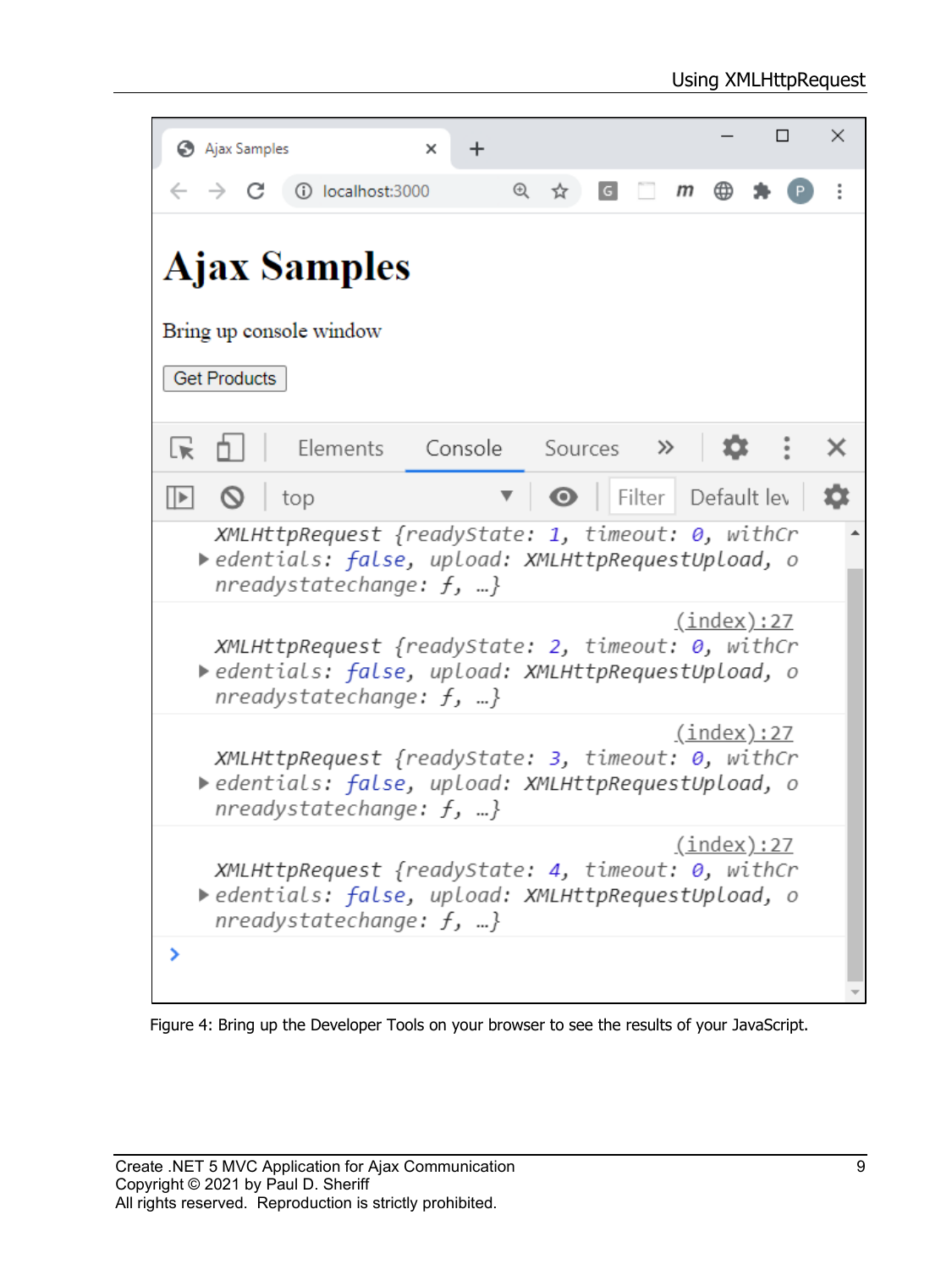#### **The XMLHttpRequest readyState Property**

As you can see from the developer tools console window you received four different states. As the XMLHttpRequest goes through retrieving the data, it sends some notifications that you are reporting in the function you assigned to the onreadystatechange event. An instance of the XMLHttpRequest object is assigned to 'this' within the onreadystatechange event. The *readyState* property on the object can have one of five different values.

- $0 =$  Unsent
- 1 = Opened
- 2 = Headers Received
- 3 = Loading
- $4 =$  Done

Once the readyState property is equal to the value 4, the call is complete. If the call is successful the data returned from the Ajax call is available in the *this.response* property. The *response* property returns an array of product objects that looks like the data shown in [Listing 2.](#page-5-0) If you want to just retrieve the array of product objects, and not each state, modify the get() function to look like the following:

```
function get() {
   let req = new XMLHttpRequest();
   req.onreadystatechange = function () {
    if (this.readyState === XMLHttpRequest.DONE &&
         this.status === 200) {
       console.log(this.response);
     }
   };
   req.open("GET", URL);
   req.send();
}
```
In the above code you check the value of the *readyState* property to see if it is equal to the constant DONE. You should also check the *status* property to see if the call was successful. A successful call should set the *status* property to a value between 200 and 399. A value of 400 and higher signifies an error occurred with the Ajax call.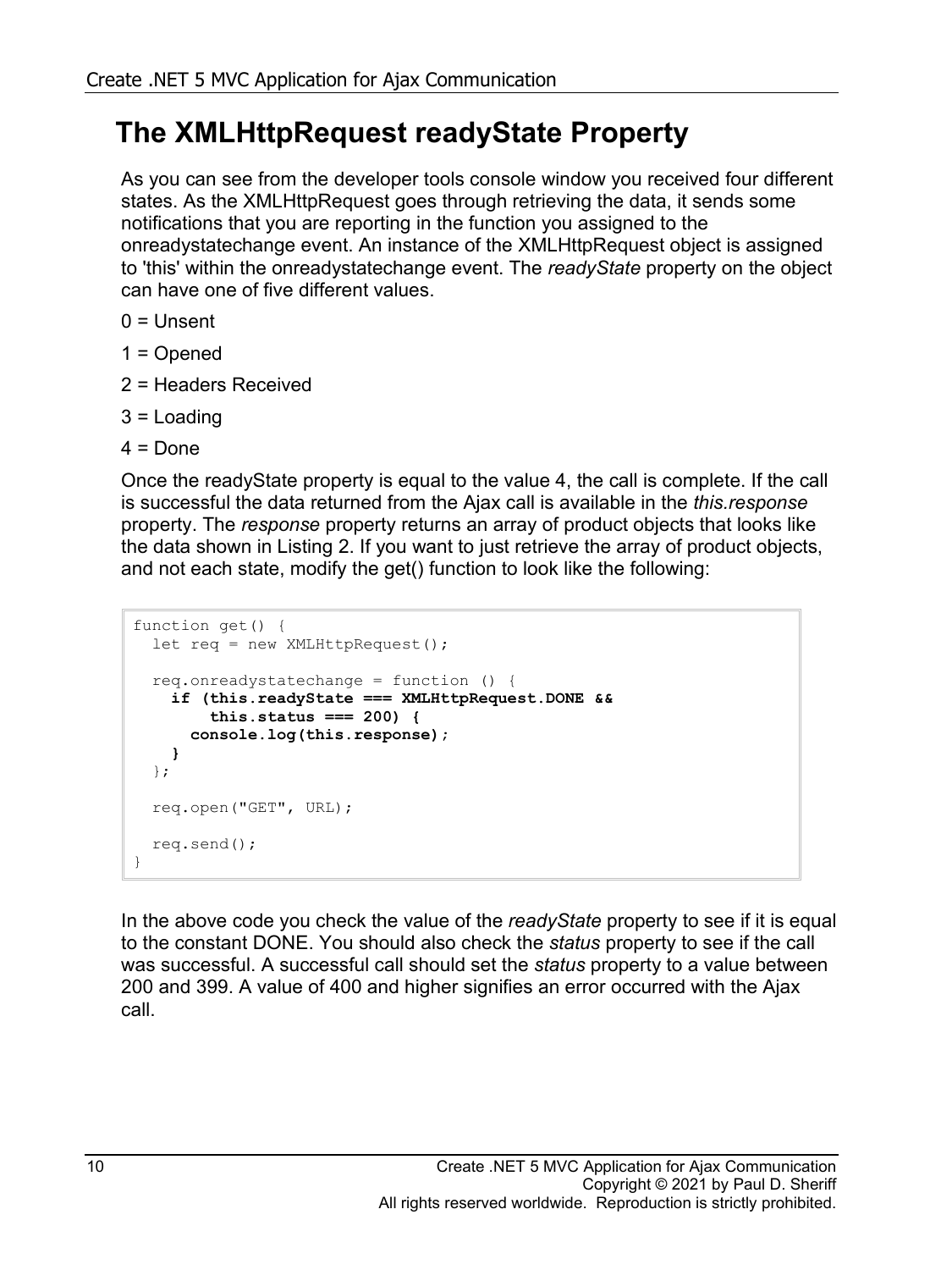#### **Add a displayResponse Function**

Instead of writing a bunch of console.log() statements within the onreadystatechange event function, create a function named displayResponse(). In this function you can then write any calls you want such as those shown below.

```
function displayResponse(resp) {
  console.log(resp);
  console.log("");
  console.log("responseText: " + resp.responseText);
 console.log("status: " + resp.status.toString());
   console.log("statusTest: " + resp.statusText);
}
```
Modify the get() function to call the displayResponse() function when the status is equal to 200.

```
function get() {
 let req = new XMLHttpRequest();
  req.onreadystatechange = function () {
     if (this.readyState === XMLHttpRequest.DONE &&
        this.status == 200 {
       displayResponse(this);
     }
  };
  req.open("GET", URL);
  req.send();
}
```
### **Try it Out**

Save all the changes within VS Code, restart the debugger, then go back to your browser and click on the Get Products button again. In the console window you should see the product data, plus the additional status property values.

# **Get Product Data from JavaScript**

Leave the Web API project running and go back to the index.cshtml page in your web server and modify the constant URL to look like the following.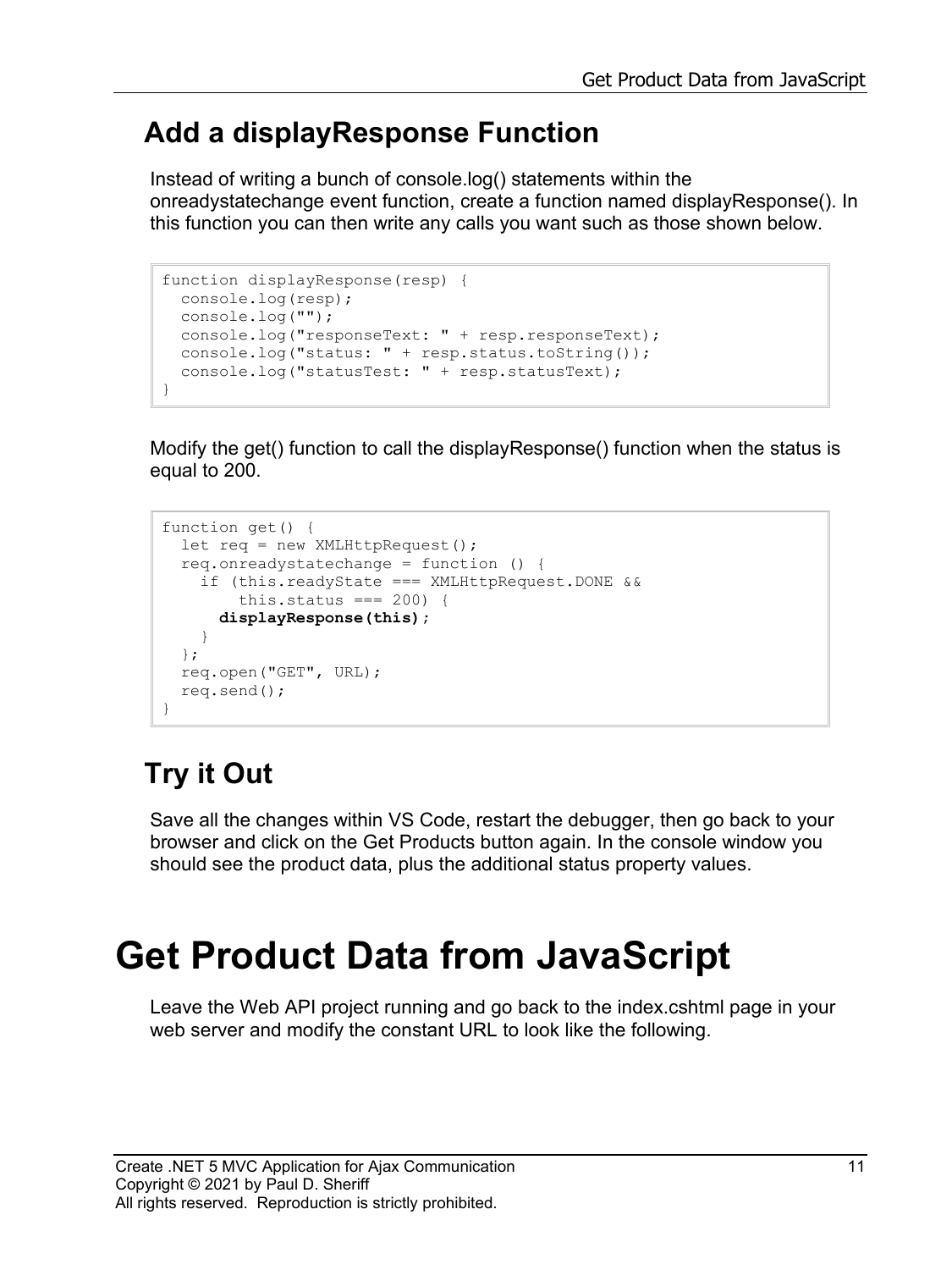```
const URL = "http://localhost:5000/api/product";
```
Save the changes to the index.cshtml page, restart the debugger, and go to the browser. Click the Get Products button and in the console window you should now see product data retrieved from the Product table in the AdventureWorksLT database.

## **Add Web Form to Submit Product Data**

Let's now finish up the index.cshtml page to allow you to enter Product data using a form. Look a [Figure 5](#page-11-0) to see what this page is going to look like.

| Ajax Samples                         | $\times$<br>÷            |  |     |             |                |              |   | П |                | × |  |
|--------------------------------------|--------------------------|--|-----|-------------|----------------|--------------|---|---|----------------|---|--|
| C<br>$\rightarrow$                   | 1 localhost:3000/samples |  | 日 立 | $\boxed{G}$ |                | $\mathsf{m}$ | ⊕ |   |                | ፡ |  |
| <b>Ajax Samples</b>                  |                          |  |     |             |                |              |   |   |                |   |  |
| Bring up console window              |                          |  |     |             |                |              |   |   |                |   |  |
| Product ID                           | 0                        |  |     |             |                |              |   |   |                |   |  |
| Product Name                         | A New Product            |  |     |             |                |              |   |   |                |   |  |
| Product Number                       | <b>NEW-999</b>           |  |     |             |                |              |   |   |                |   |  |
| Color                                | Red                      |  |     |             |                |              |   |   |                |   |  |
| Cost                                 | 10.00                    |  |     |             |                |              |   |   |                |   |  |
| Price                                | 25.00                    |  |     |             |                |              |   |   |                |   |  |
| <b>Sell Start Date</b>               | 1/15/2021                |  |     |             |                |              |   |   |                |   |  |
|                                      |                          |  |     |             |                |              |   |   |                |   |  |
| <b>Get Products</b><br>Get a Product | <b>Insert Product</b>    |  |     |             | Update Product |              |   |   | Delete Product |   |  |

<span id="page-11-0"></span>Figure 5: Add input fields for each product property to insert or update.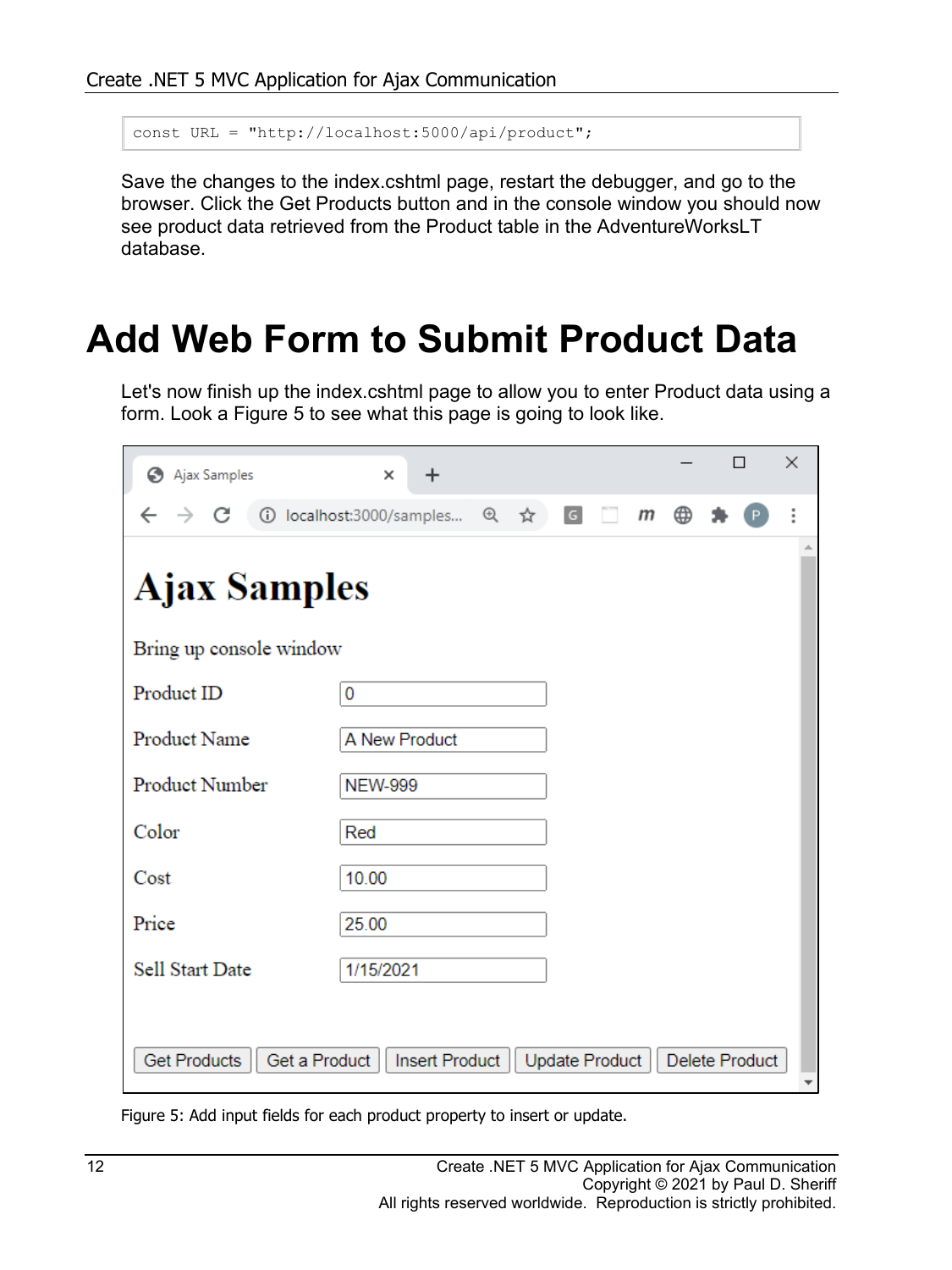#### **Add Some Global Styles**

The MVC application already has the bootstrap CSS framework, so many styles are already there for us to use. However, go to the \wwwroot\css folder and open the **site.css** file and add just a couple of styles as shown in [Listing 3](#page-12-0) to the site.css file.

```
form .row label {
 display: inline-block ! important;
  min-width: 10em !important;
}
.infoMessage {
  font-weight: bold;
}
.errorMessage {
  font-weight: bold;
  background-color: red;
  color: white;
}
```
<span id="page-12-0"></span>Listing 3: Add some global styles to help make the form like nice.

### **Add a Product Form**

In the index.cshtml file delete the button within the  $\langle \text{body} \rangle$  but leave the  $\langle \text{h1} \rangle$  and the  $\leq p$  tags.

<button type="button" onclick="get();">Get Products</button>

Add the code shown in [Listing 4](#page-14-0) just below the  $\leq h1$  and the  $\leq p$  tag to your index page.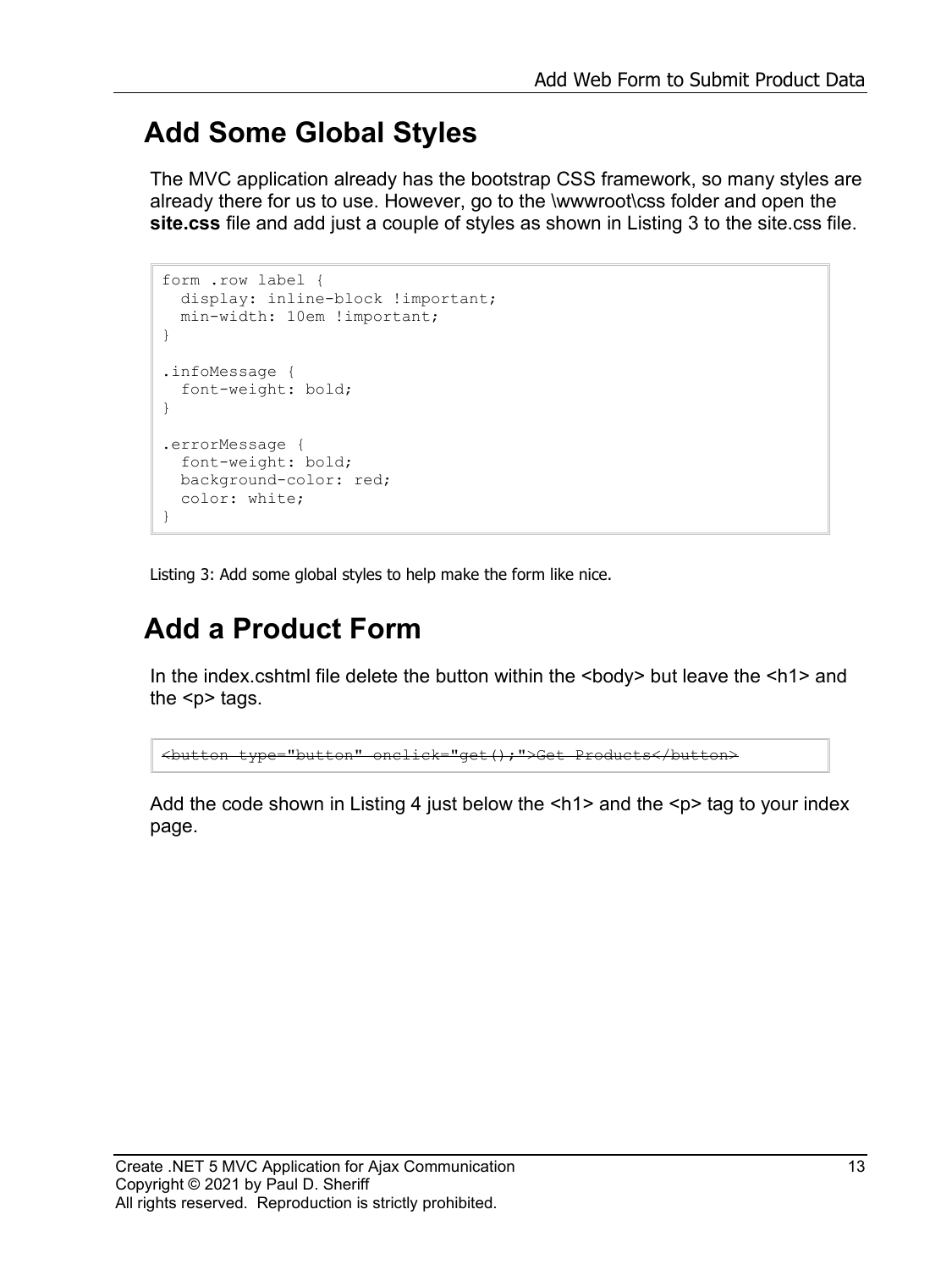```
<form>
  <div class="row">
     <label for="productID">Product ID</label>
     <input id="productID" name="productID"
            type="text" value="0" />
  \langle div\rangle <div class="row">
     <label for="name">Product Name</label>
     <input id="name" name="name" type="text" 
            value="A New Product" />
  </div>
  <div class="row">
     <label for="productNumber">Product Number</label>
     <input id="productNumber" name="productNumber"
            type="text" value="NEW-999" />
  \langle div>
   <div class="row">
     <label for="color">Color</label>
     <input id="color" name="color" type="text"
            value="Red" />
  \langle div\rangle <div class="row">
     <label for="standardCost">Cost</label>
     <input id="standardCost" name="standardCost"
            type="number" value="10.00" />
 \langle div>
   <div class="row">
     <label for="listPrice">Price</label>
     <input id="listPrice" name="listPrice"
            type="number" value="25.00" />
   </div>
  <div class="row">
    <label for="sellStartDate">Sell Start Date</label>
     <input id="sellStartDate" name="sellStartDate"
            type="text" value="1/15/2021" />
  \langle div\rangle <div class="row">
     <label id="message" class="infoMessage"></label>
   </div>
   <div class="row">
     <label id="error" class="errorMessage"></label>
  \langlediv> <div class="row">
     <button type="button" onclick="get();">
       Get Products
     </button>
     <button type="button" onclick="getProduct();">
       Get a Product
     </button>
     <button type="button" onclick="insertProduct();">
       Insert Product
     </button>
     <button type="button" onclick="updateProduct();">
       Update Product
     </button>
     <button type="button" onclick="deleteProduct();">
```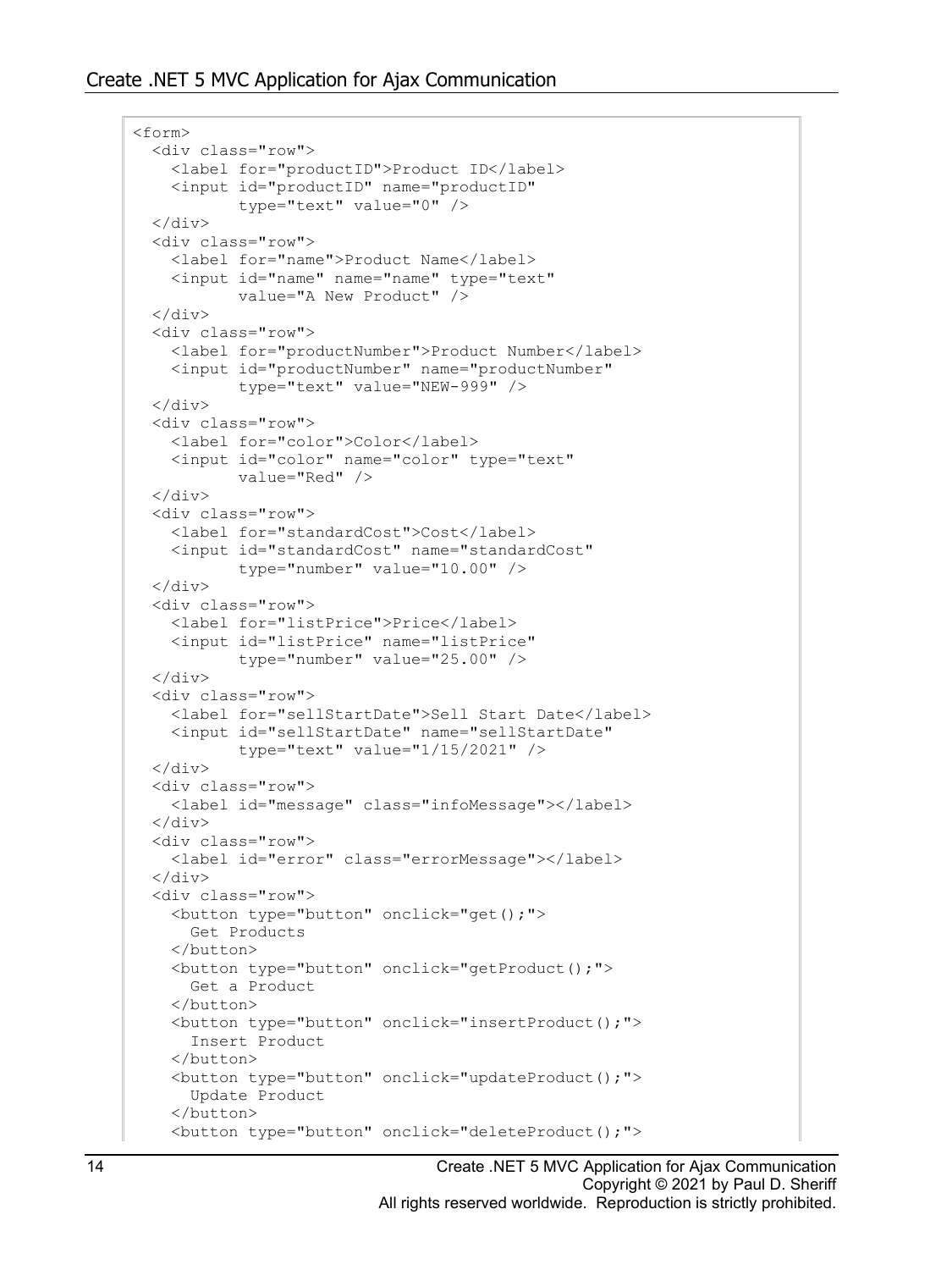```
 Delete Product
      </button>
  \langle/div\rangle</form>
```
<span id="page-14-0"></span>Listing 4: Add a <form> tag and input fields to allow the user to input product data.

#### **Modify Script on Page**

You added more buttons in the index page, so you need to add functions to correspond to each button's click event. Modify the code in the <script> tag to look like [Listing 5.](#page-14-1)

```
<script>
  'use strict';
  const URL = "http://localhost:5000/api/product";
   function get() { 
    let req = new XMLHttpRequest();
     req.onreadystatechange = function () {
       if (this.readyState === XMLHttpRequest.DONE &&
          this.status == 200 {
         console.log(this.response);
         displayMessage("Products Retrieved");
       }
     };
     req.open("GET", URL);
     req.send();
   }
   function getProduct() { 
   }
   function insertProduct() { 
   }
   function updateProduct() { 
   }
   function deleteProduct() { 
   }
</script>
```
<span id="page-14-1"></span>Listing 5: Add CRUD functions to product page.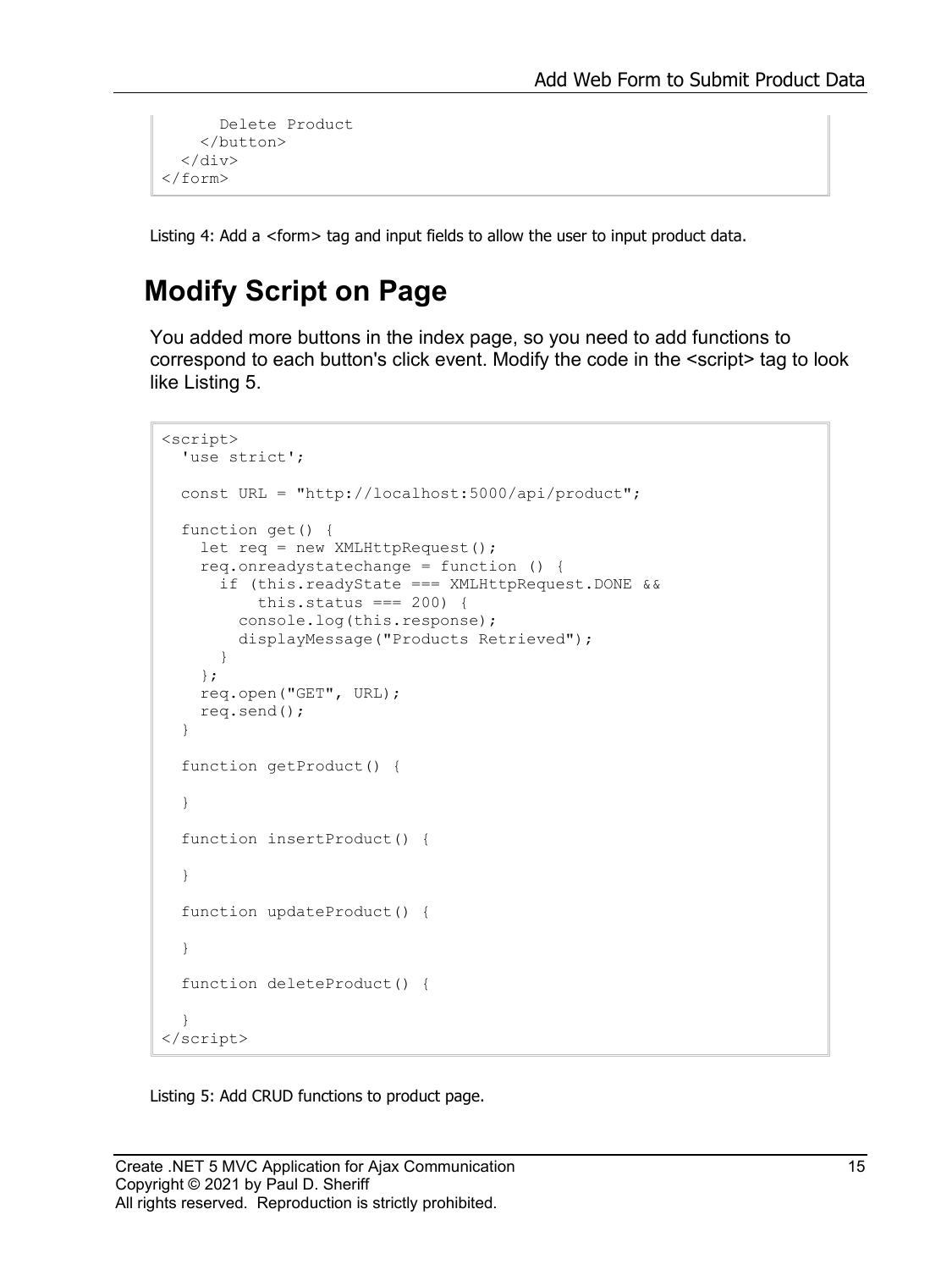# **Add Helper Functions into Scripts Folder**

As with most applications, you are going to have some generic functions that you can reuse on many web pages. To make them easy to reuse create a ajaxcommon.js file into which you may place these functions. You then put this file into a folder that you can reference from any page(s) that need them. Create a file named **ajax-common.js** in the \wwwroot\js folder. Into this file create three functions; getValue(), setValue() and handleAjaxError().

### **Add getValue() Helper Function**

Each time you want to retrieve data from an input field using JavaScript you use the document.getElementById("productID").value for example. This is a lot of typing for each field, so add a simple helper function within the ajax-common.js file to perform this service for us.

```
function getValue(id) {
  return document.getElementById(id).value;
}
```
### **Add setValue() Helper Function**

To place data into an input field using JavaScript you use the code document.getElementById("productID").value = "data". This is a lot of typing for each field, so add a simple helper function within the ajax-common.js file to perform this service for us.

```
function setValue(id, value) {
  document.getElementById(id).value = value;
}
```
#### **Add displayMessage() Helper Function**

In the <form> you added to the index page is a <label> with an id of *message* where you can display informational messages to the user. Create a function named displayMessage() in the ajax-common.js file to which you can pass a message to display as shown in the following code.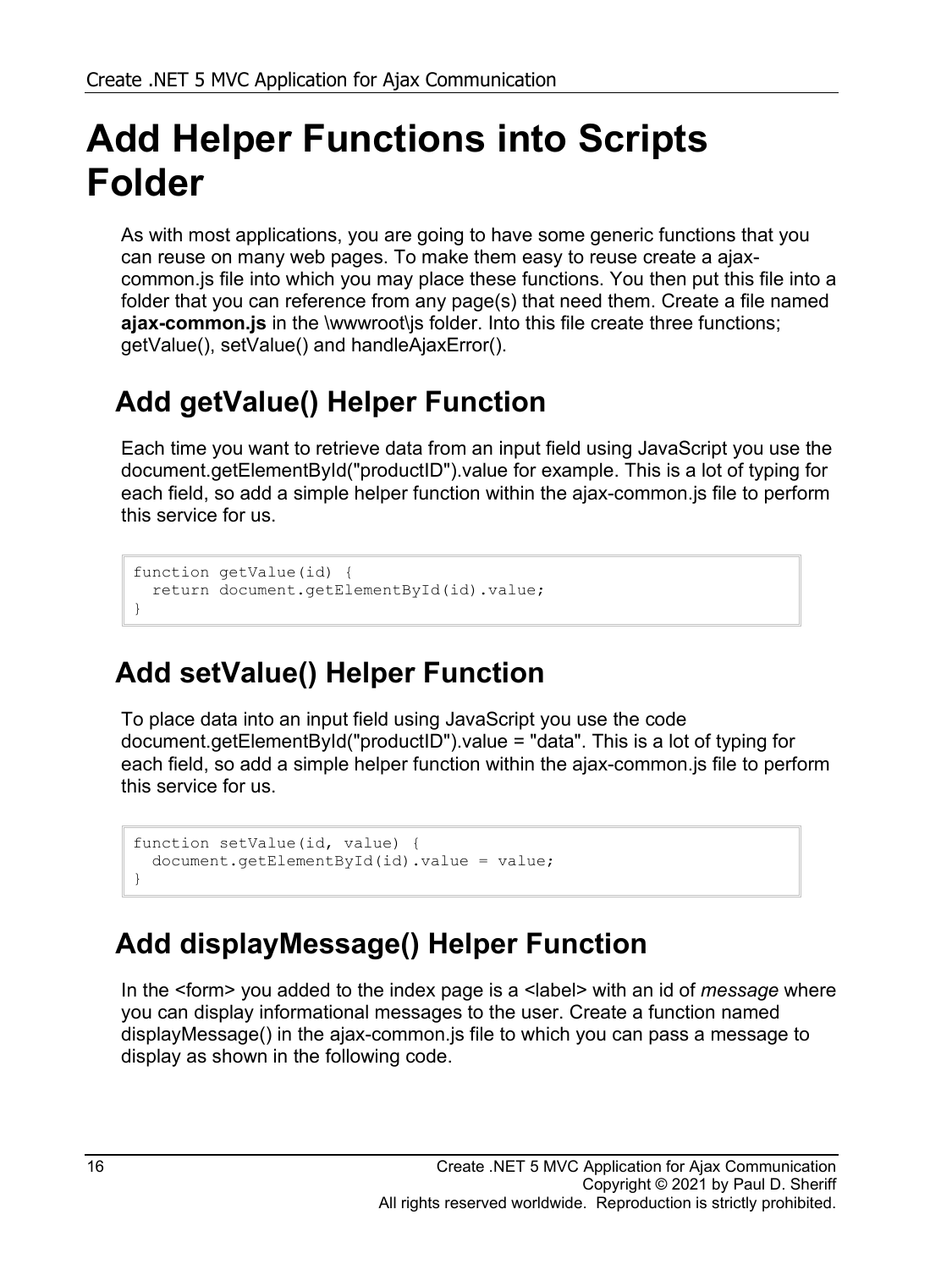```
function displayMessage(msg) {
  document.getElementById("message").innerHTML = msg;
}
```
#### **Add displayError() Helper Function**

In the <form> you added to the index page is a <label> with an id of *error* where you can display error information to the user. Create a function named displayError () in the ajax-common.js file to which you can pass an error object to display as shown in the following code.

```
function displayError(error) {
  document.getElementById("error").innerHTML =
    JSON.stringify(error);
}
```
#### **Add handleAjaxError() Helper Function**

Ajax errors can generally be handled by a common piece of code as shown in [Listing 6.](#page-16-0) Add this function into the ajax-common.js file. Don't worry about what it does for now, you learn more about this function in a later blog post.

```
function handleAjaxError(error) {
  displayError(error);
  switch (error.status) {
    case 404:
      console.log(error.responseText);
      break;
     case 500:
      console.log(error.responseText);
      break;
     default:
      console.log(error);
      break;
   }
}
```
<span id="page-16-0"></span>Listing 6: Create a common error handler for Ajax errors.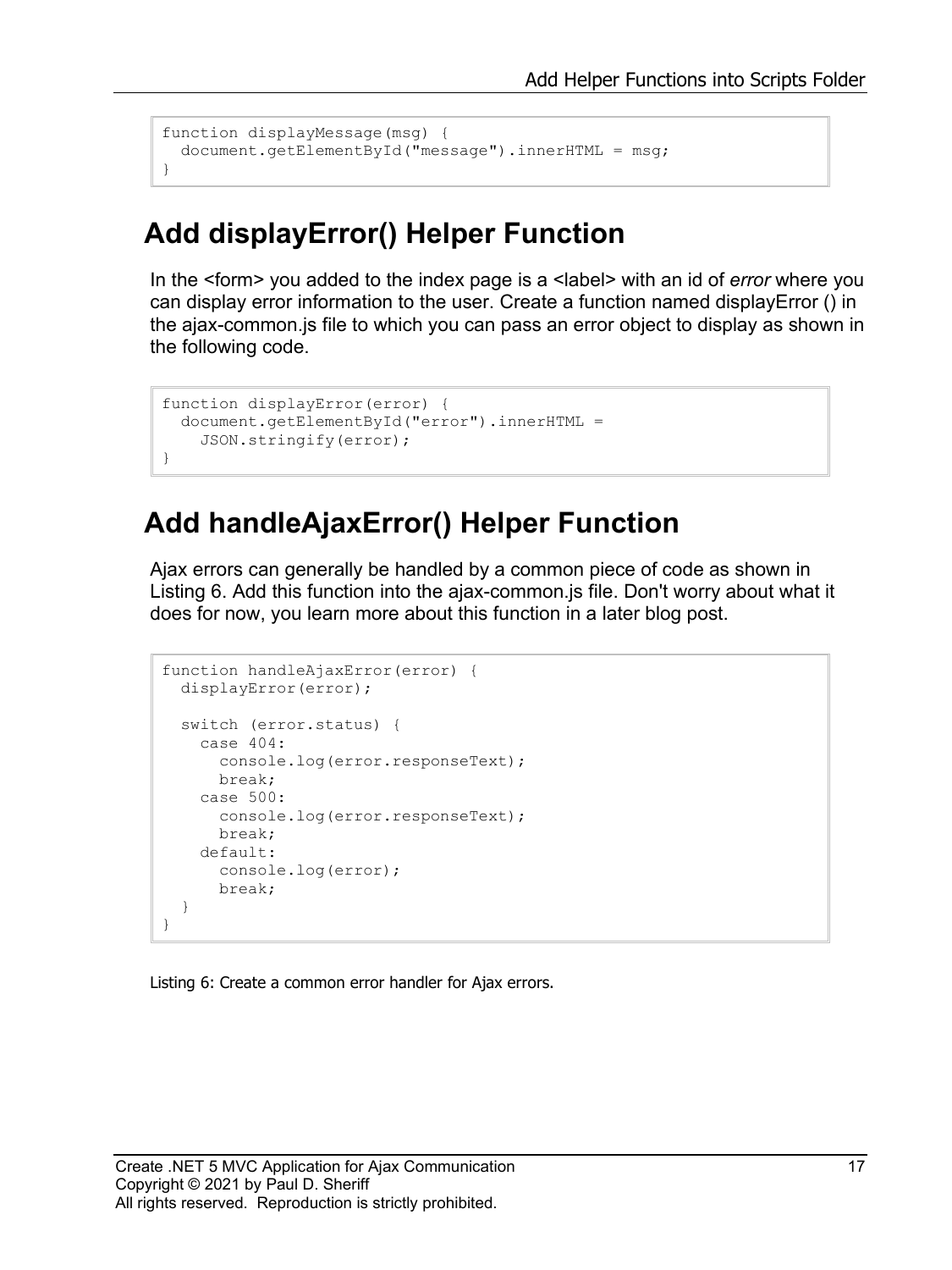# **Add Product Helper Functions**

Just like you have common functions for any page, you are going to have some functions that just deal with the product data. Add a file into the \wwwroot\js folder named **product.js**. Add three functions into this file named getFromInput(), setInput() and clearInput().

### **Add getFromInput() Helper Function**

Create a method called getFromInput() to create a product object. This product object should have the exact same property names as the C# entity class you created in the Web API project. The property names can be camel-case because you added the code in the Startup class to convert the names from camel-case to pascal case.

```
function getFromInput() {
  return {
    "productID": getValue("productID"),
    "name": getValue("name"),
    "productNumber": getValue("productNumber"),
     "color": getValue("color"),
     "standardCost": getValue("standardCost"),
     "listPrice": getValue("listPrice"),
     "sellStartDate": new Date(getValue("sellStartDate"))
  };
}
```
### **Add setInput() Helper Function**

When a product is returned from the Web API, you need to place each property in the product class into each input field. Create a function called setInput() in the product.js file to perform this operation.

```
function setInput(product) {
 setValue("productID", product.productID);
 setValue("name", product.name);
 setValue("productNumber", product.productNumber);
  setValue("color", product.color);
 setValue("standardCost", product.standardCost);
 setValue("listPrice", product.listPrice);
 setValue("sellStartDate", product.sellStartDate);
}
```